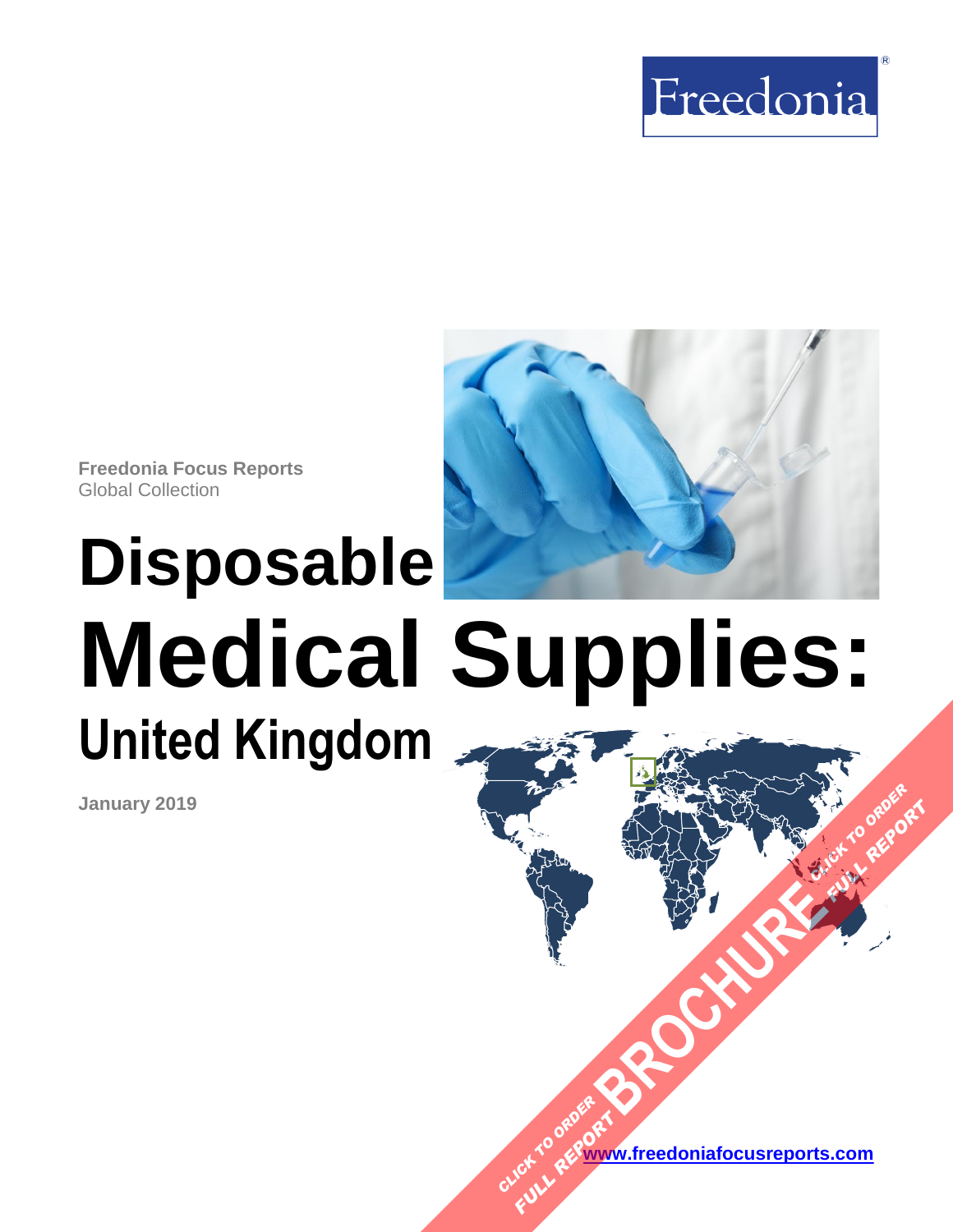# **Table of Contents**

| 1. Highlights                            | 3  |
|------------------------------------------|----|
| 2. Market Environment                    | 4  |
| <b>Historical Trends</b>                 | 4  |
| Key Economic Indicators                  | 5  |
| <b>Regulatory Factors</b>                | 6  |
| 3. Segmentation & Forecasts              | 7  |
| Products                                 | 7  |
| Surgical Instruments & Supplies          | 9  |
| Infusion & Hypodermic Devices            | 10 |
| Diagnostic & Laboratory Disposables      | 11 |
| Bandages & Wound Dressings               | 12 |
| Nonwoven Medical Disposables             | 13 |
| Incontinence Goods                       | 13 |
| <b>Respiratory Devices</b>               | 14 |
| <b>Sterilization Supplies</b>            | 15 |
| Dialysis Disposables                     | 15 |
| Medical & Laboratory Gloves              | 16 |
| <b>Other Disposable Medical Supplies</b> | 17 |
| 4. Industry Structure                    | 18 |
| <b>Industry Characteristics</b>          | 18 |
| <b>Market Leaders</b>                    | 20 |
| <b>Baxter International</b>              | 21 |
| Becton, Dickinson and Company            | 21 |
| Johnson & Johnson                        | 22 |
| 5. About This Report                     | 23 |
| Scope                                    | 23 |
| Sources                                  | 23 |
| <b>Industry Codes</b>                    | 24 |
| Freedonia Methodology                    | 24 |
| Resources                                | 26 |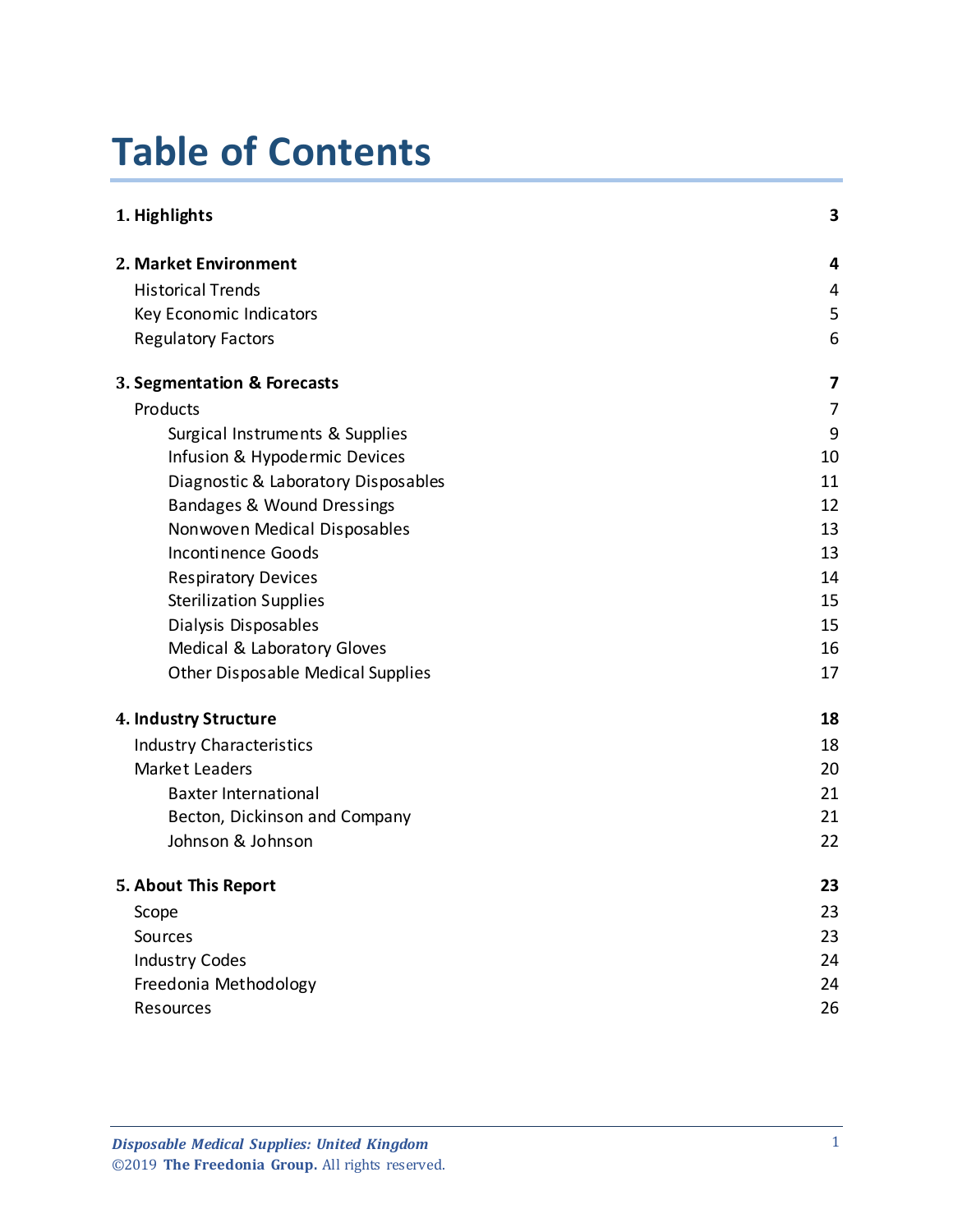# **List of Tables & Figures**

| Figure 1   United Kingdom: Key Trends in Disposable Medical Supplies Demand, 2017<br>$-2022$        | 3  |
|-----------------------------------------------------------------------------------------------------|----|
| Figure 2   United Kingdom: Disposable Medical Supplies Demand Trends, 2007 -<br>2017                | 4  |
| Table 1   United Kingdom: Key Indicators for Disposable Medical Supplies Demand,<br>$2007 - 2022$   | 5  |
| Figure 3   United Kingdom: Disposable Medical Supplies Demand by Product, 2007 –<br>2022 (US\$ mil) | 7  |
| Table 2   United Kingdom: Disposable Medical Supplies Demand by Product, 2007 -<br>2022 (US\$ mil)  | 7  |
| Figure 4   United Kingdom: Disposable Medical Supplies Demand by Product, 2007 -<br>2022 (%)        | 10 |
| Table 3   United Kingdom: Leading Suppliers to the Disposable Medical Supplies                      |    |
| Market                                                                                              | 20 |
| Table 4   NACE Codes Related to Disposable Medical Supplies                                         | 24 |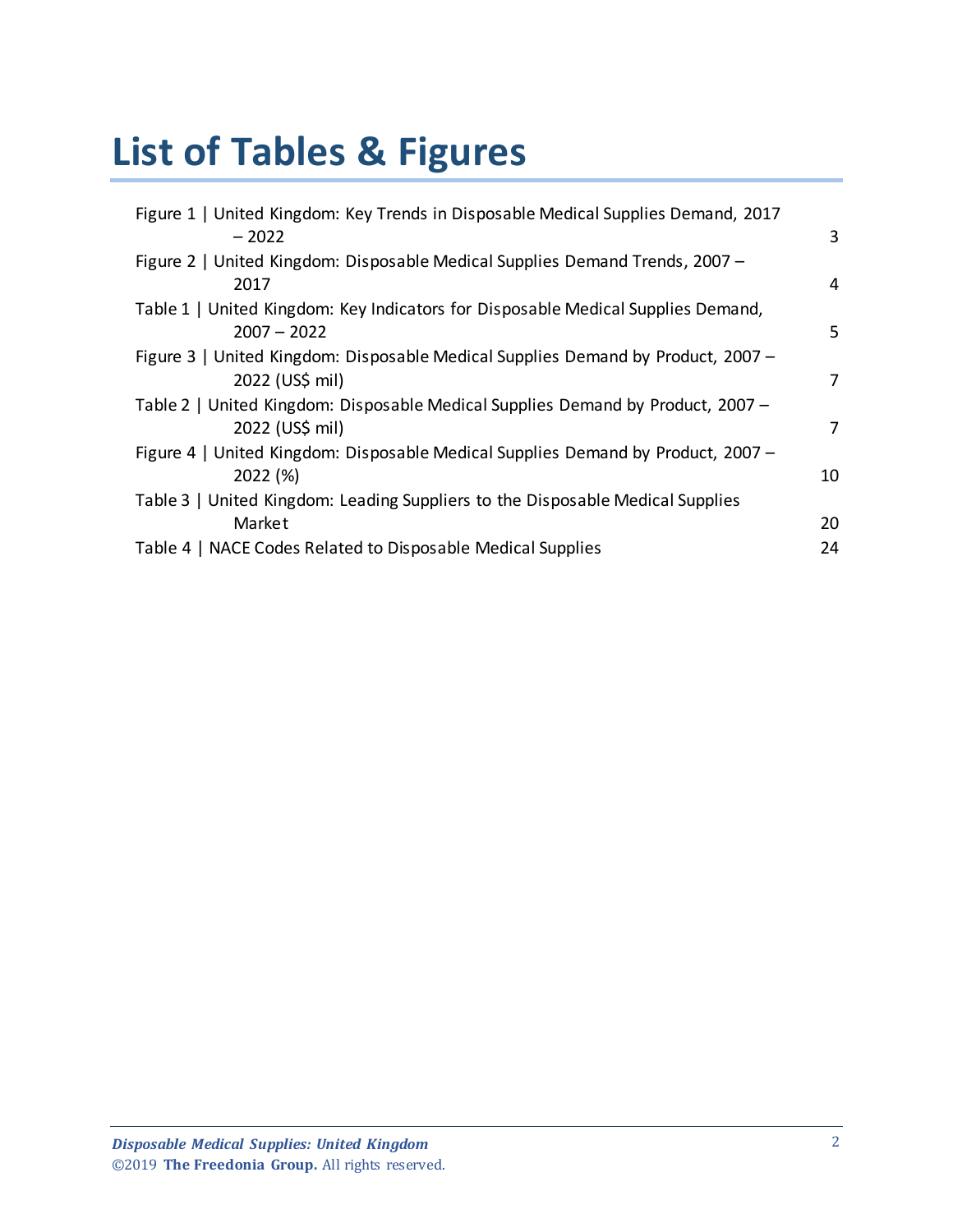# <span id="page-3-0"></span>**About This Report**

# <span id="page-3-1"></span>**Scope**

This report forecasts to 2022 United Kingdom (UK) disposable medical supply demand in nominal US dollars at the wholesale level. Total demand is segmented by productin terms of:

- surgical instruments and supplies
- infusion and hypodermic devices
- diagnostic and laboratory disposables
- bandages and wound dressings
- nonwoven medical disposables
- incontinence goods
- respiratory devices
- sterilization supplies
- dialysis disposables
- medical and laboratory gloves
- other products such as enema supplies, first aid kits, and medical cotton goods

To illustrate historical trends, total demand is provided in annual series from 2007 to 2017; the various segments are reported at five-year intervals for 2007, 2012, and 2017.

For purposes of this report, disposable medical supplies demand is defined as the value of finished products sold by producers at the wholesale level.

Key macroeconomic indicators are also provided with quantified trends. Other various topics, including profiles of pertinent leading suppliers, are covered in this report. A full outline of report items by page is available in the Table of Contents.

### <span id="page-3-2"></span>**Sources**

*Disposable Medical Supplies: United Kingdom* (FB40019) is based on *[Global Disposable](http://www.freedoniagroup.com/DocumentDetails.aspx?ReferrerId=FL-FOCUS&studyid=3694)  [Medical Supplies,](http://www.freedoniagroup.com/DocumentDetails.aspx?ReferrerId=FL-FOCUS&studyid=3694)* a comprehensive industry study published by The Freedonia Group. Reported findings represent the synthesis and analysis of data from various secondary, macroeconomic, and demographic sources, such as:

- firms participating in the industry, and their suppliers and customers
- government/public agencies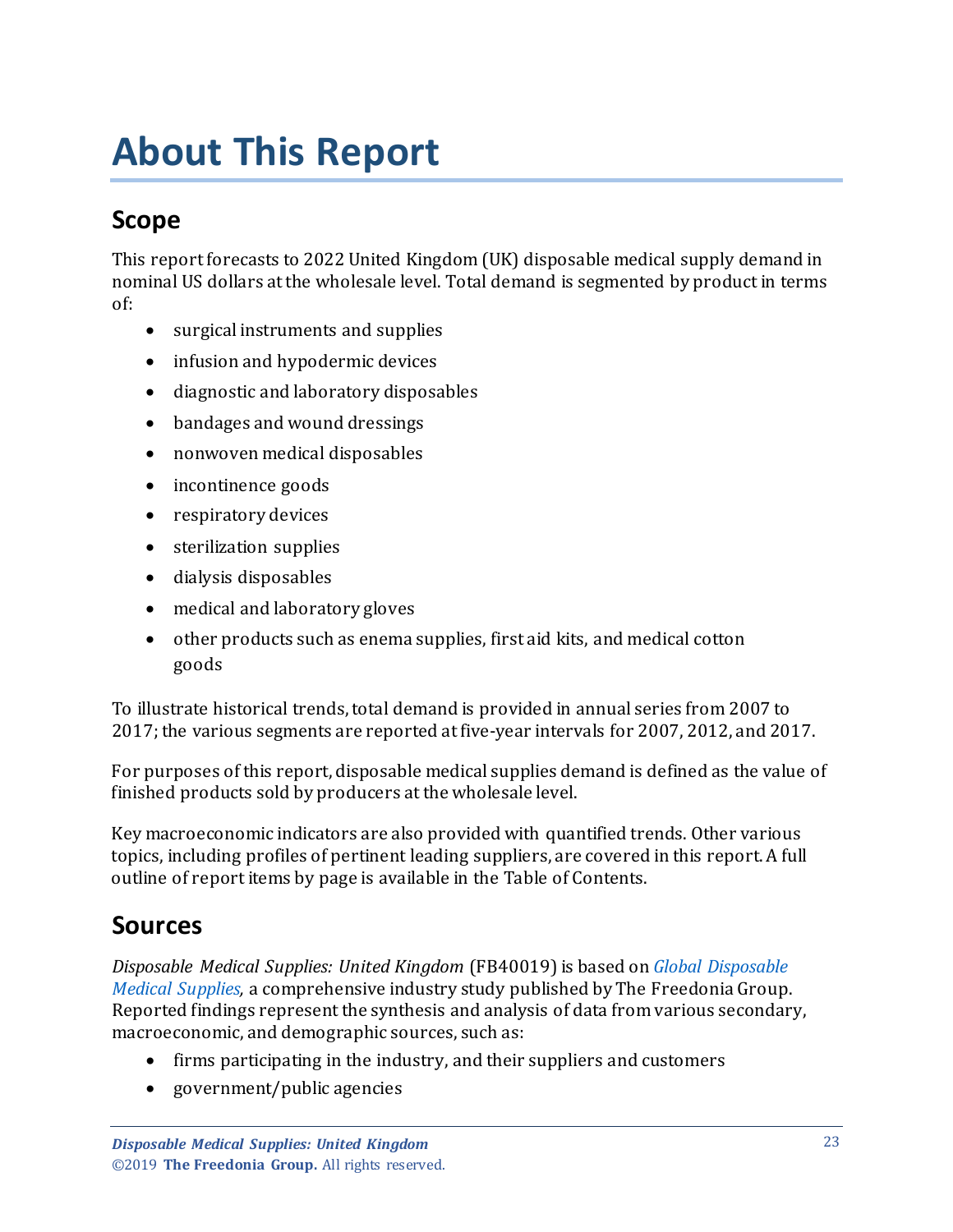- intergovernmental organizations
- trade associations and their publications
- the business and trade press
- indicator forecasts by The Freedonia Group
- the findings of other reports and studies by The Freedonia Group

Specific sources and additional resources are listed in the Resources section of this publication for reference and to facilitate further research.

# <span id="page-4-0"></span>**Industry Codes**

<span id="page-4-2"></span>

| Table 4   NACE Codes Related to Disposable Medical Supplies |                                                            |  |
|-------------------------------------------------------------|------------------------------------------------------------|--|
| NACE Code                                                   | <b>Definition</b>                                          |  |
| 32.50                                                       | Manufacture of Medical and Dental Instruments and Supplies |  |

Source: European Commission

# <span id="page-4-1"></span>**Freedonia Methodology**

The Freedonia Group, a subsidiary of MarketResearch.com, has been in business for more than 30 years and in that time has developed a comprehensive approach to data analysis that takes into account the variety of industries covered and the evolving needs of our customers.

Every industry presents different challenges in market sizing and forecasting, and this requires flexibility in methodology and approach. Freedonia methodology integrates a variety of quantitative and qualitative techniques to present the best overall picture of a market's current position as well as its future outlook: When published data are available, we make sure they are correct and representative of reality. We understand that published data often have flaws either in scope or quality, and adjustments are made accordingly. Where no data are available, we use various methodologies to develop market sizing (both top-down and bottom-up) and then triangulate those results to come up with the most accurate data series possible. Regardless of approach, we also talk to industry participants to verify both historical perspective and future growth opportunities.

Methods used in the preparation of Freedonia market research include, but are not limited to, the following activities: comprehensive data mining and evaluation, primary research, consensus forecasting and analysis, ratio analysis using key indicators, regression analysis, end use growth indices and intensity factors, purchase power parity adjustments for global data, consumer and end user surveys, market share and corporate sales analysis, product lifespan analysis, product or market life cycle analysis, graphical data modeling, long-term historical trend analysis, bottom-up and top-down demand modeling, and comparative market size ranking.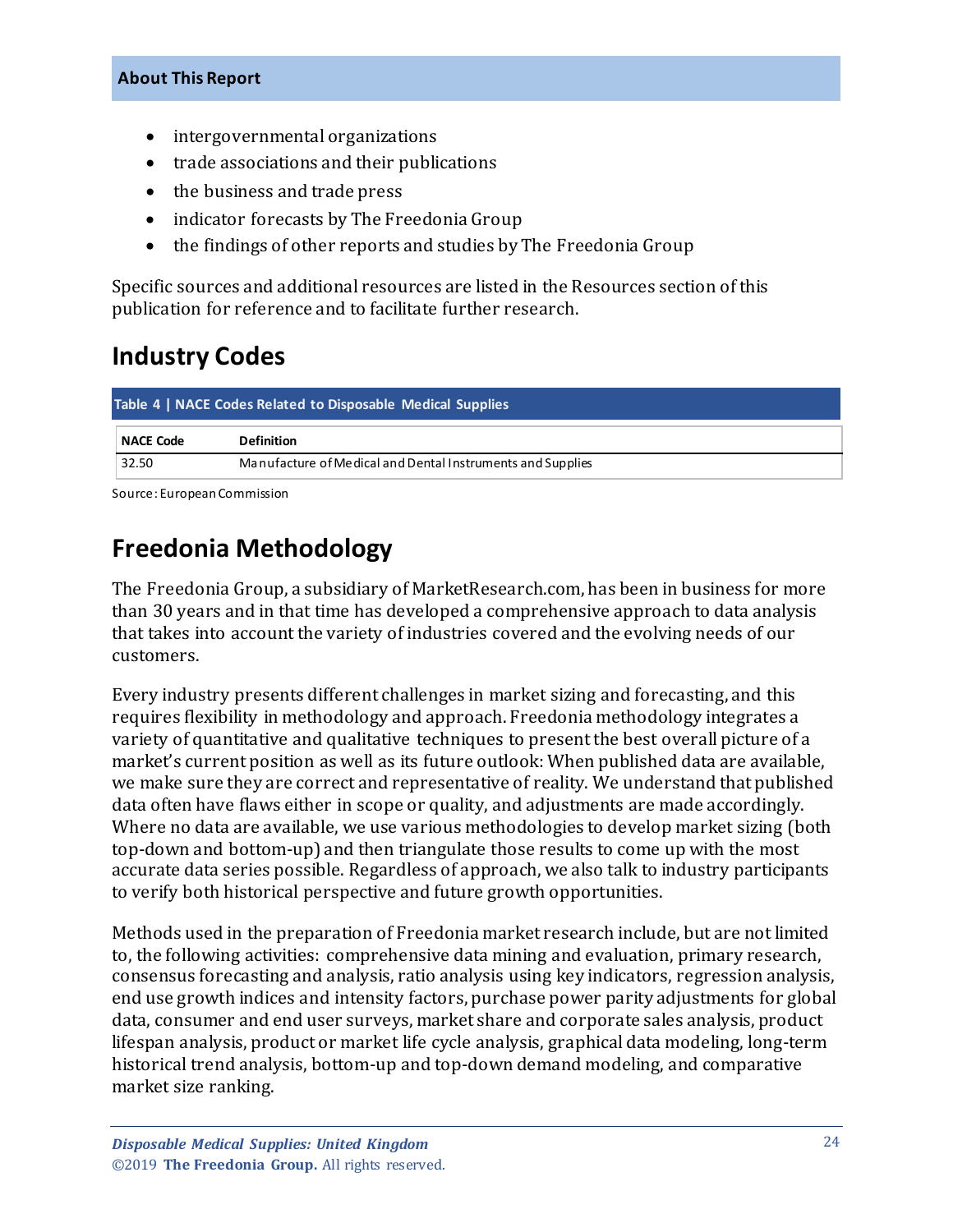#### **About This Report**

Freedonia quantifies trends in various measures of growth and volatility. Growth (or decline) expressed as an average annual growth rate (AAGR) is the least squares growth rate, which takes into account all available datapoints over a period. The volatility of datapoints around a least squares growth trend over time is expressed via the coefficient of determination, or  $r^2$ . The most stable data series relative to the trend carries an  $r^2$  value of 1.0; the most volatile – 0.0. Growth calculated as a compound annual growth rate (CAGR) employs, by definition, only the first and last datapoints over a period. The CAGR is used to describe forecast growth, defined as the expected trend beginning in the base year and ending in the forecast year. Readers are encouraged to consider historical volatility when assessing particular annual values along the forecast trend, including in the forecast year.

### **Copyright & Licensing**

The full report is protected by copyright laws of the United States of America and international treaties. The entire contents of the publication are copyrighted by The Freedonia Group.